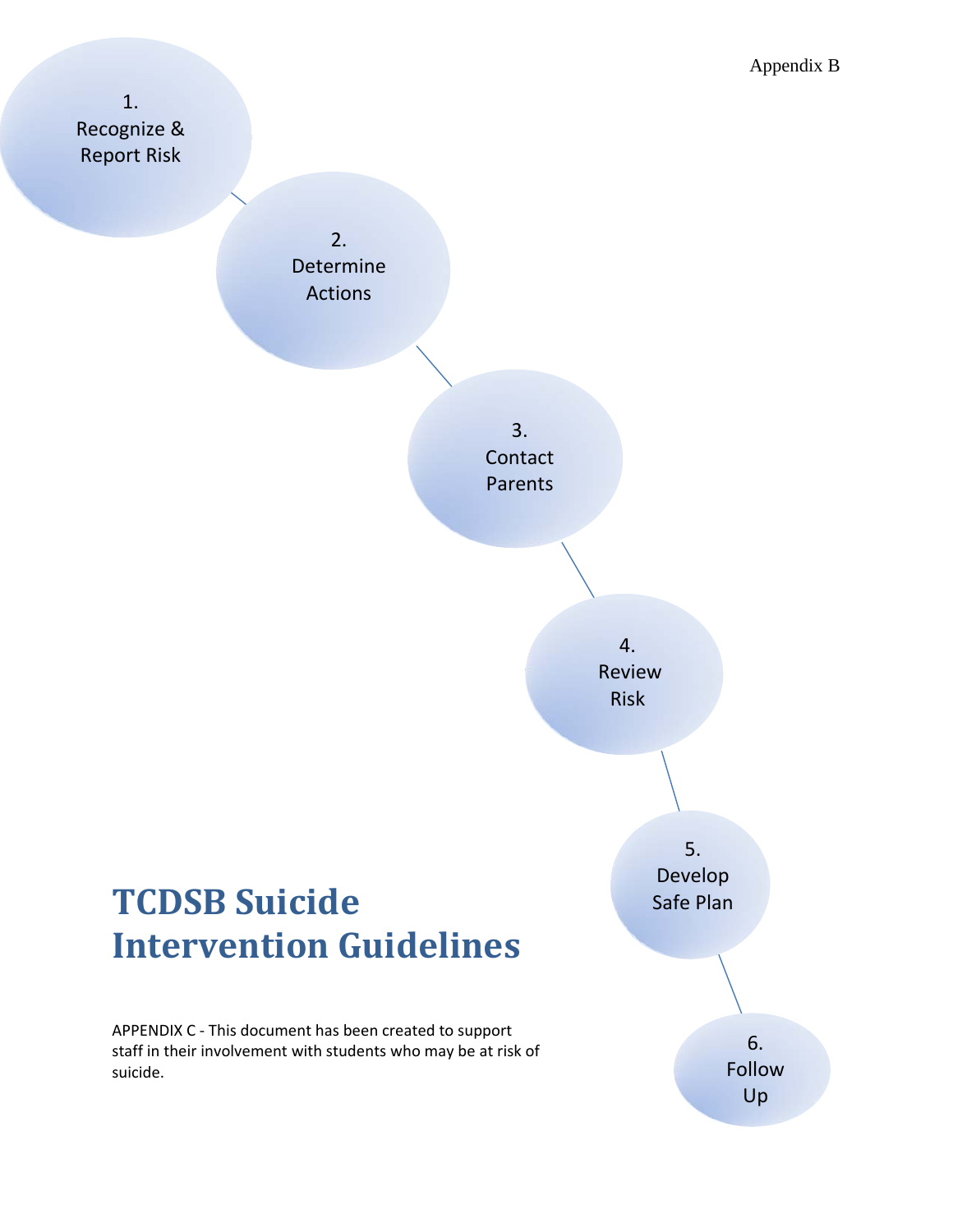# TCDSB SUICIDE INTERVENTION GUIDELINES

## **Guiding Principles**

- $\Box$  The Toronto Catholic District School Board is committed to the Board's mission of providing a safe and welcoming learning environment that is an example of Christian Community.
- $\Box$  The safety and well being of all students are our primary consideration and responses to suicide risk should be considered to be of utmost priority.
- $\Box$  All thoughts of suicide must be taken seriously.
- $\Box$  Students who disclose suicidal ideation will be treated with dignity and respect. Although information received regarding suicidal thoughts and/or behaviours will be treated with the utmost discretion, staff shall report all concerns related to potential self‐harm to the school principal, vice-principal or secondary school guidance counsellor.
- $\Box$  When required and appropriate, a suicide risk review should be conducted by a staff member trained in the *Living Work's Applied Skills for Suicide Intervention Training (ASIST).*
- $\Box$  Where a concern related to suicidal risk is present, the student will remain in the presence of a caring adult.
- $\Box$  These guidelines have been developed to provide staff with the appropriate procedures when addressing students who disclose suicidal feelings, ideation and/or behaviours.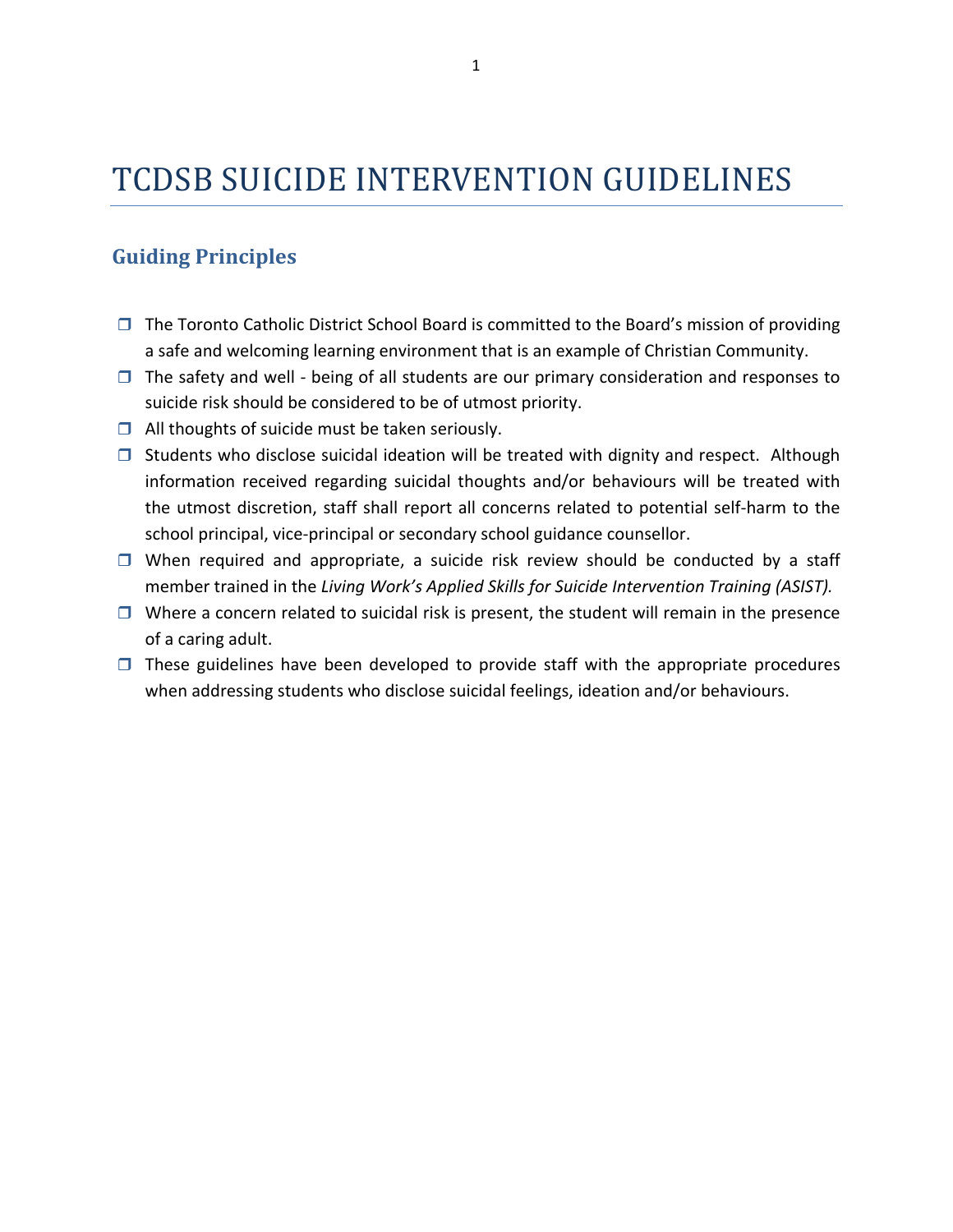### **Suicide Intervention Procedures**

### **Phase One: Staff Person is Alerted to Risk of Suicide**

- $\Box$  Disclosures of suicidal ideation may be explicit or implicit invitations for help. The presence of any warning sign (risk alert) warrants timely attention. School staff members often have significant connections with students and may become aware that something is seriously wrong in the life of a student. Staff may be alerted to a student's potential for self‐harm or suicide in a variety of manners including but not limited to:
	- A verbal disclosure of suicidal ideation from the student;
	- Observation of reckless behaviours that indicate a potential outcome of self-harm;
	- A report from a friend or family member that a student has expressed suicidal thoughts;
	- A student's writing, artwork or social media communcations;
	- Repeated expressions of hopelessness, worthlessness, loneliness, helplessness or desperation. (e.g. "I can't go on like this anymore", "I should have never been born", "My problems won't end until I die");
	- **Signs of depression such as sleeplessness, social withdrawal, loss of appetite, lost** interest in usual activities, change in routine behaviours;
	- Actions such as giving away possessions, self-mutilation, withdrawal from family or friends.
- $\Box$  All reports related to thoughts and/or behaviours of suicide should be taken seriously. Information received by the initial staff person should be treated with utmost importance in a timely manner. Provisions to support the staff person in caring for the student and relaying information will be put in place (e.g. classroom coverage).
- $\square$  During situations in which a student is at imminent risk to self or others (e.g. taken an overdose of pills), the staff person first alerted to the condition shall call 911. At the appropriate time and as soon as possible, the school principal shall be notified. If emergency services have been contacted, the student's parent(s)/guardian(s) shall also be notified as soon as appropriate and possible.
- $\Box$  In situations where there is a clear disclosure of suicidal ideation (e.g. student confides that he/she is thinking about killing himself/herself), the staff who is first in receipt of that information should ensure that the student remains in the presence of a caring adult at all times.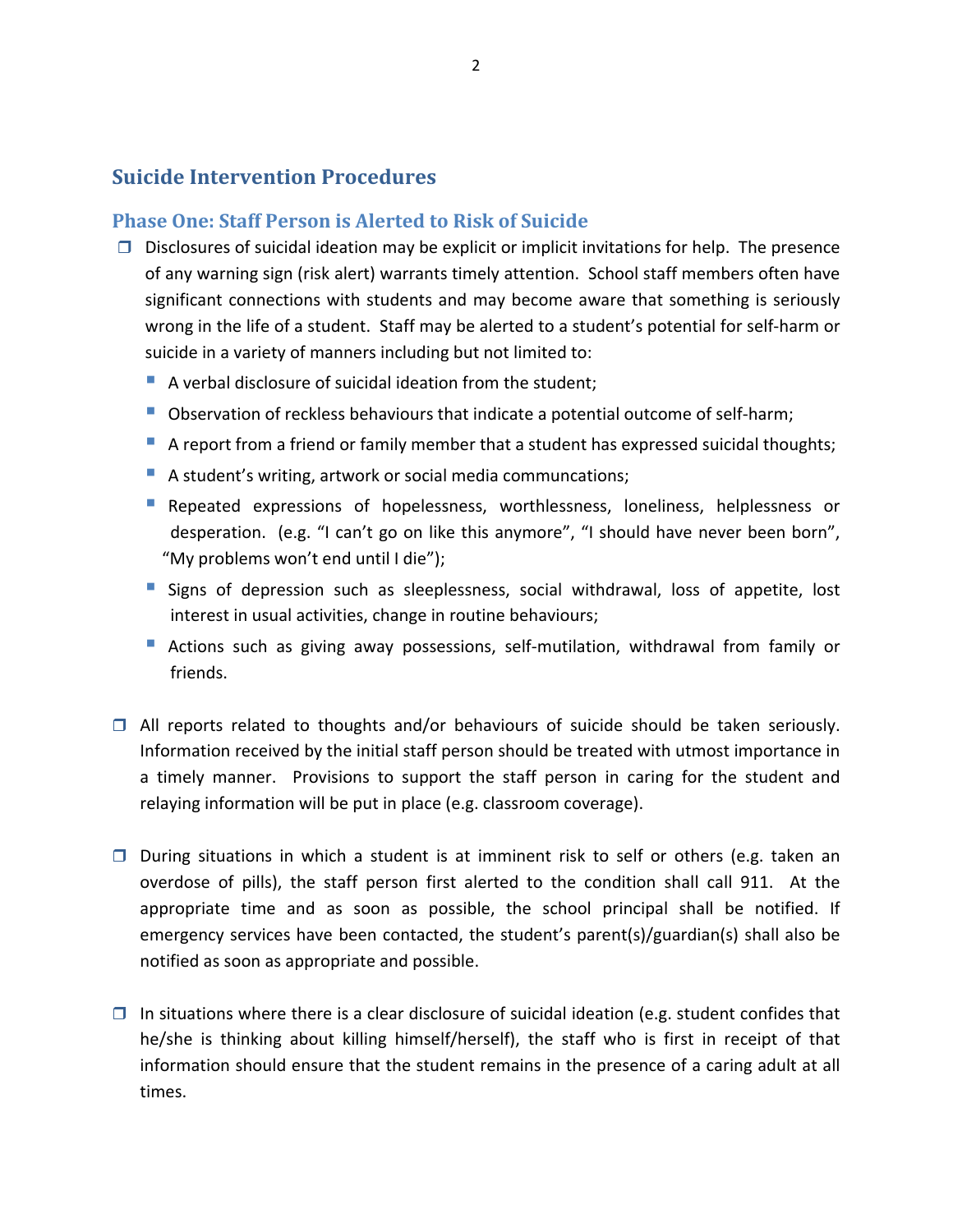- $\Box$  Staff shall treat all disclosures with dignity, respect and confidentiality. However, in this situation, at no time must a staff person promise to keep "a secret" between. Although staff may feel that sharing confidential information is a breach of trust, all disclosures should be recognized as invitations for help. Staff are not able to keep students safe at all times and therefore the support of other caring adults is critical. Safety overrides confidentiality.
- $\Box$  A staff member, who initially receives a concern related to suicide, should report the information to the designated staff person(s) in the school in a timely manner. In elementary schools, staff should speak with the school principal, vice‐principal (or designate in his/her absence). In secondary schools, staff should speak with the school principal, viceprincipal or a guidance counsellor. To ensure the safety of the student, it is essential that this conversation occur as soon as possible (e.g. do not wait until the end of the day when the student leaves the building).

### **Phase Two: Designated Staff Determine Actions**

- $\Box$  In elementary schools, the principal is the designated staff person and must be informed of all concerns related to suicidal risk. In secondary schools, the on‐site guidance counsellor, vice‐principal and/or principal are the designated staff persons and must be informed of all concerns related to suicidal risk. Regardless of who is initially informed, vice-principals and secondary school guidance counsellors will ensure that the principal is made aware of concerns as soon as appropriately possible.
- $\Box$  After being alerted to a suicide risk, the designated staff person may:
	- **1) Contact 911. If the immediate safety of the student, or of others, becomes uncertain (e.g. student refuses to remain at school), the designate staff person may contact emergency services.**
	- 2) Meet with the student. If the issues that are brought forward are of concern but not evidently linked to self-harm or suicide, then the designated staff person may choose to interview the student. For example, a student who appears distraught in class and explains that he/she is upset over the sudden death of a relative, may require further support but may have no thoughts of self-harm. (See Appendix A for tips when meeting with a student).
	- 3) Initiate a suicide risk review. In situations where there are indicators of self‐harm or warning signs (risk alerts) of suicide, the designated staff person should contact a TCDSB staff person who has completed *ASIST training*. (Note: TCDSB staff persons who have completed *ASIST training* include guidance counsellors, psychology staff and school social workers).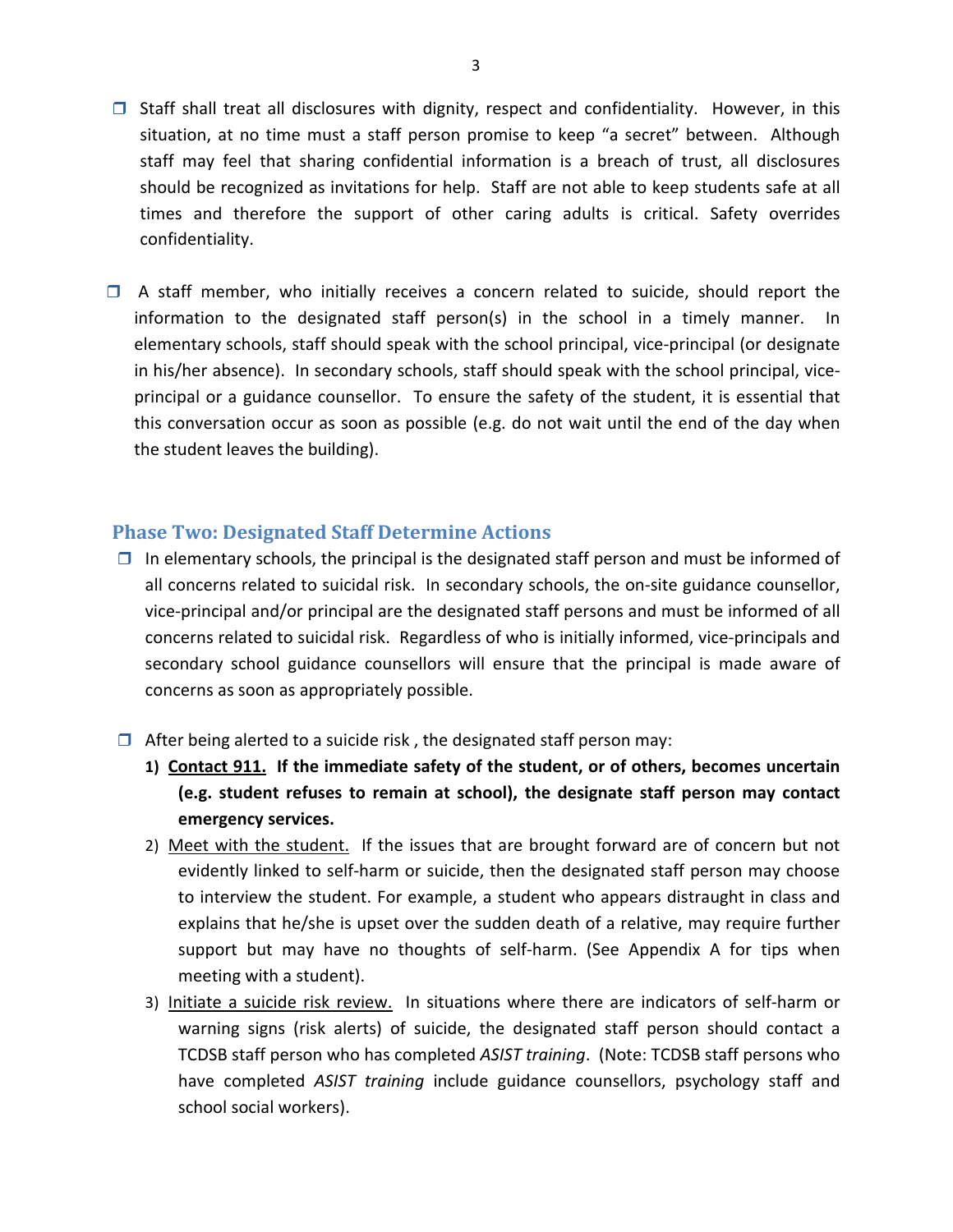### **Phase Three: Contact Parent(s)/Guardian(s)**

- $\Box$  At this time, contact should be made with parent(s)/guardian(s). The most suitable person to contact the parent(s)/guardian(s) should be decided conjointly between the staff person receiving the original concern, the designated staff person and the principal. Whoever informs parent(s)/guardian(s) should feel comfortable in articulating the concerns and knowledge about the next steps.
- $\Box$  In situations where emergency services have been contacted, the call to parent(s)/guardian(s) should be made as soon as appropriate and possible.
- $\Box$  In situations where a concern has been presented, but is not linked to self-harm or suicide, options for follow up should be discussed with the parent(s)/guardian(s). These possibilities include, but are not limited to, a meeting with school board mental health providers such as guidance counsellors, psychology staff and school social workers to determine appropriate supports and/or services.
- $\Box$  In situations where there are indicators of self-harm or warning signs (risk alerts) of suicide, parent(s)/guardian(s) should be informed of the intention to involve TCDSB staff with *ASIST* training. Parent(s)/guardian(s) are the most vital support in keeping their children safe and should be consulted during the development of a safe plan. In most situations this will involve meeting with staff at the school. If the parent(s)/guardian(s) cannot be reached, a decision may be made to continue to a suicide risk review. In rare situations, parents/ guardian(s) do not wish to involve other TCDSB staff; under these circumstances, other options to review risk of suicide should be explored with the parent(s)/guardian(s). The options include but are not limited to:
	- The parent(s)/ guardian(s) escorting the student to a hospital emergency department;
	- An immediate appointment with a primary health care physician;
	- A meeting with a mobile crisis unit;
	- In very infrequent situations, police or child protection may need to be notified to ensure the student's safety.

# **Phase Four: TCDSB Staff Who Have Completed ASIST Training Conducts a Suicide Risk Review**

 Living Work's Education Inc. has developed the *Applied Suicide Intervention Skills Training (ASIST).* After completing a standardized two day workshop facilitated by a certified ASIST trainer, participants receive a certificate of completion. *ASIST* is a suicide first aid intervention training that is intended to support the development of a safe plan for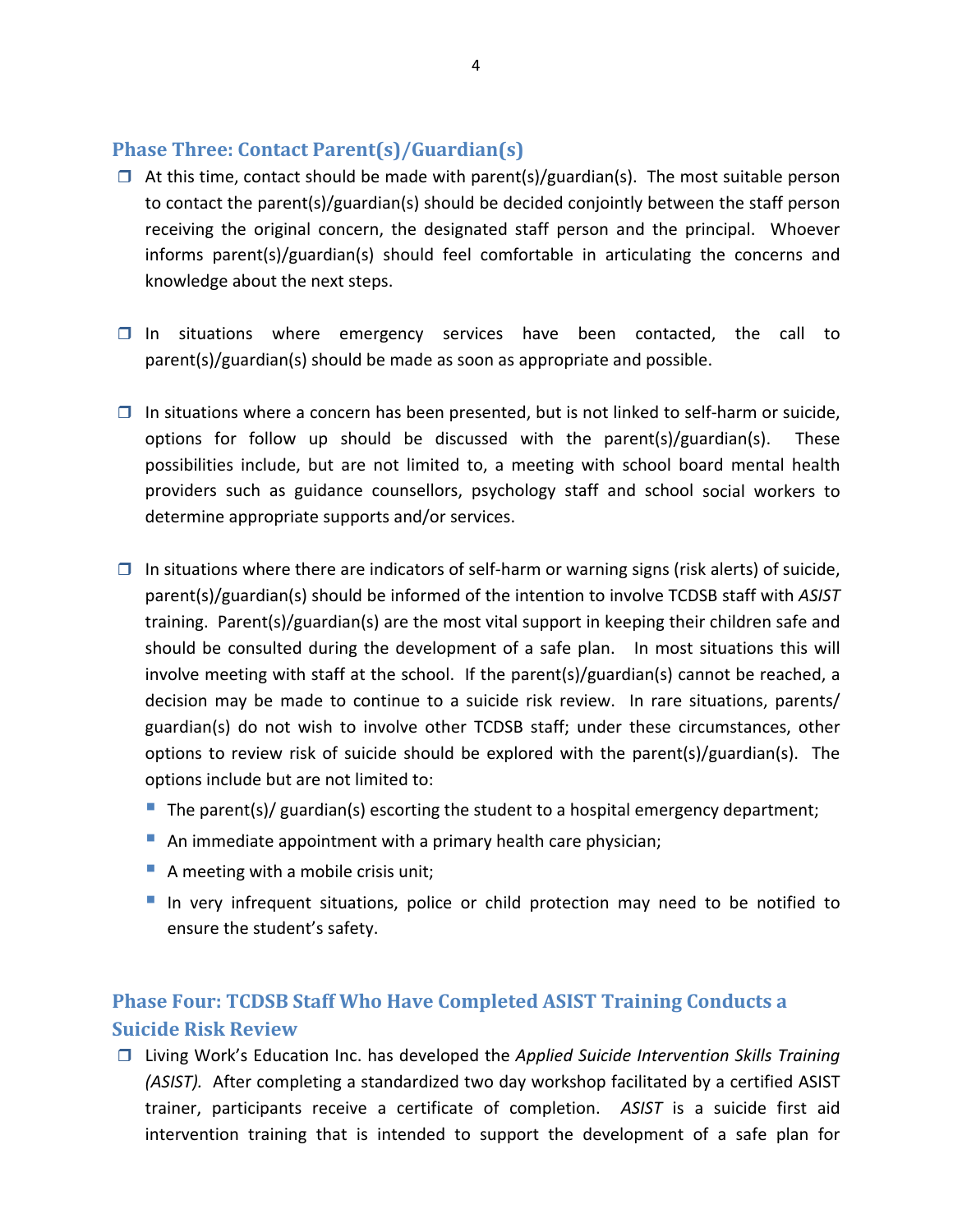immediate security. The *ASIST* suicide intervention is not intended to replace an on‐going therapeutic involvement as continued supports and resources are an essential component of the safe plan.

- □ TCDSB staff who have completed the ASIST workshop include guidance, psychology staff and school social workers. Although some of these staff may be based permanently in the secondary school, others are assigned to multiple schools. The decision to contact these staff should not be a difficult one. These specialists are readily available to consult and complete suicide risk reviews. Checking the opinion of another professional has many merits and should be considered as the first option when completing a suicide risk review.
- $\square$  Secondary school guidance counsellors may have a dual role in this process i.e. being a designated staff person to determine further action required and being a TCDSB staff person trained in *ASIST.* Under no circumstances should anyone feel compelled to complete a suicide risk review alone. Options include asking a school social worker or psychology staff to conduct the suicide risk review or asking these same staff to con‐jointly interview the student.
- $\Box$  Through the use of internal TCDSB certified trainers (and external trainers if necessary), TCDSB staff will be kept current. Decisions to train other staff in *ASIST* will be made by the TCDSB Mental Health Steering Committee on an annual basis.

### **Phase Five: Develop a Safe Plan**

- $\Box$  An initial safe plan should be created through a conversation between the student and the ASIST trained TCDSB staff person. As much as possible, it is important for the student to feel in control of the development of the safe plan. A student is more likely to commit to and follow a plan that he/she has created. At this point, a safe plan can be verbal or written as preferred by the student. A safe plan should include:
	- Disabling any suicide plans;
	- Easing the pain felt by the student;
	- **Linking the student to supports and resources.**
- $\Box$  Although the plan is initially developed by the student and a staff person, parent(s)/ guardian(s) are the most vital link to keeping their children safe. At this point parent(s)/guardian(s), additional school staff and other caring adults should participate in the refinement of the safe plan. The safe plan is intended to support a student's immediate safety until further and on-going supports are in place. Examples of components of a safe plan may include but are certainly not limited to:
	- Assessment by a psychiatrist, paediatrician or primary health care physician;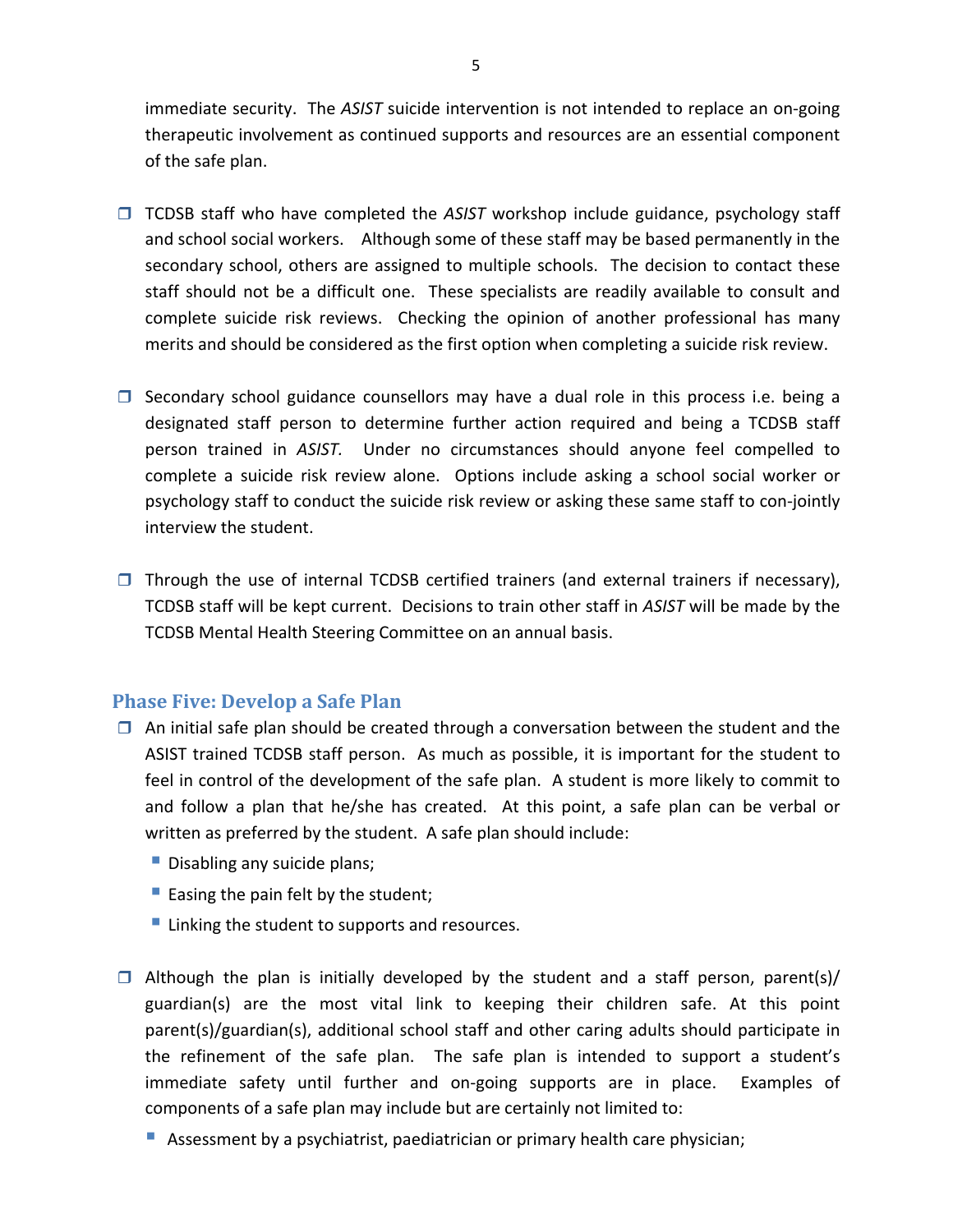- **Meeting with a community based mental health worker;**
- Involvement with a crisis support service such as a mobile crisis team or local hospital emergency department;
- Parent(s)/ guardian(s) to keep watchful eye and invite conversation whenever appropriate;
- I dentify a caring adult at the school who the student is comfortable contacting if feeling suicidal. Include the method of contacting this "go to" person and a backup support when necessary;
- **Suggesting to make the environment safe, including removing or securing items that** may be used for self‐harm;
- I Identify clear sources of stress and remediate (e.g. difficult course load).
- $\Box$  At times, the safe plan may include further assessment by a qualified mental health professional (e.g. accompanying the student to a local hospital's emergency clinic). Even in such conditions, it is important to include steps to monitor the student's well‐being and means of follow up.
- $\Box$  The safe plan should now be written. This will ensure that those identified in the plan are familiar and in agreement with the expectations. A written safe plan will also provide a tool to monitor the student's safety during follow up.

#### **Phase Six: Follow Up**

- $\Box$  The caring staff person identified in the safe plan has an important role in follow up. Ideally, this "go to" person is someone with who the student trusts. This staff should have an identified and reasonable means of checking in with the student on a regular basis as may be required under the circumstances.
- $\Box$  Following the initial intervention, the student may return to thoughts of suicide. In such circumstances, a further risk review may be required and it may be necessary to adjust the safe plan. In each situation, it is important to again take the warning signs (risk alerts) seriously and renew the process of risk review.
- $\Box$  When supported by a caring community versed in student mental health and well-being, children and youth are more likely to feel safe and secure. When followed, the guidelines provide a process to help ensure the safety and well‐being of students.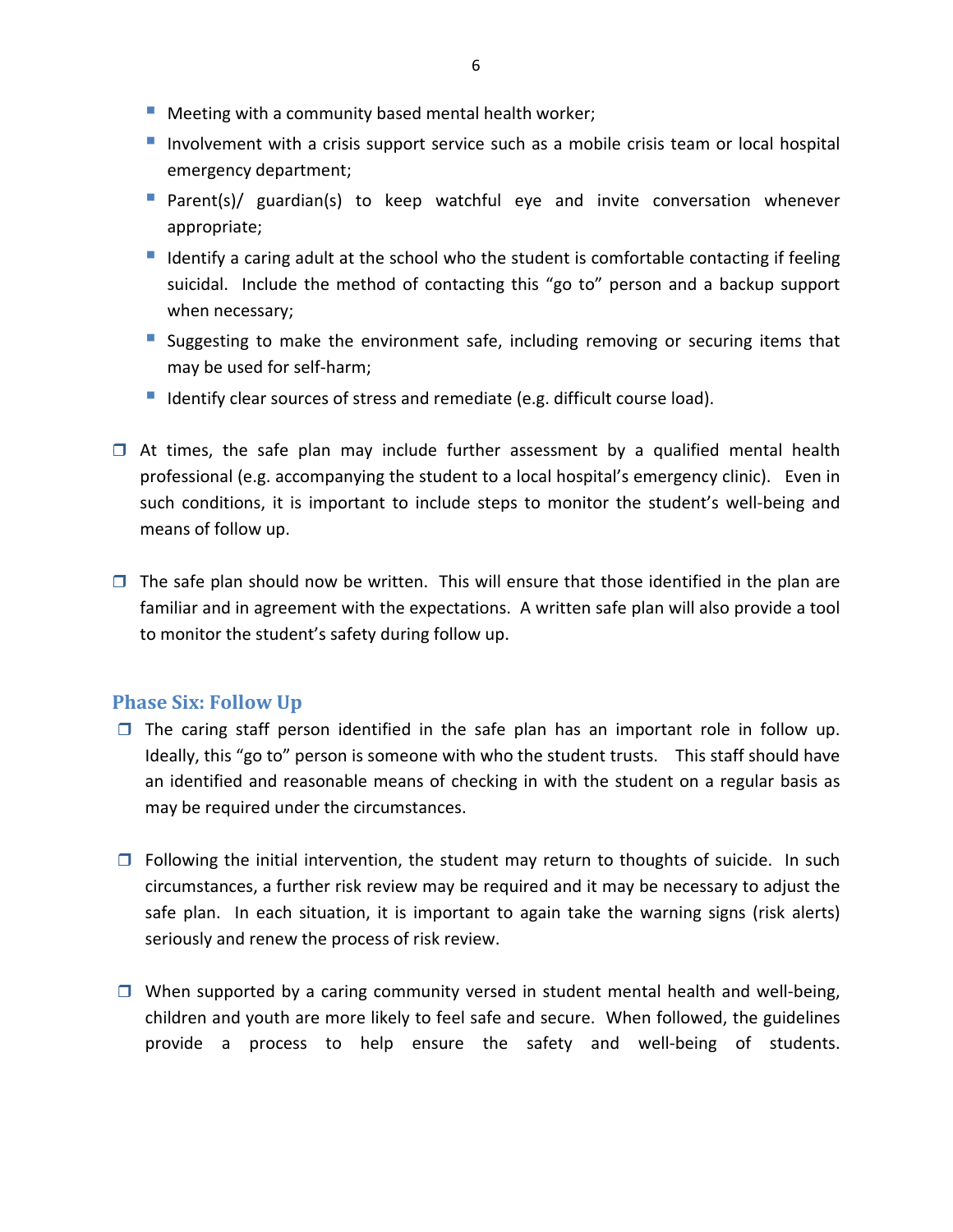### **Appendix A: Tips for meeting with the student**

The following are some dos and don'ts to consider when interviewing a student:

#### **DO**

- Find a quiet and private place to talk.
- Take time to hear the student. This may mean making alternate arrangements to cover your other responsibilities.
- Remain calm and demonstrate a caring manner.
- **Establish rapport with your words and your body language.**
- **Promise privacy but not confidentiality. You must inform someone if there is potential risk** to the student or others. You cannot keep suicidal thoughts or behaviour a secret.
- **Listen carefully and avoid interrupting the student. Listen for the feelings behind the** words.
- **Paraphrase what the student is saying in order to clarify and to indicate your** understanding.
- Allow for periods of silence.
- Keep the student's perspective in mind (no matter how unrealistic). It is the student's perception that reveals his/her thoughts and feelings.
- Take charge with respect to asking pointed questions or making arrangements for student safety.

#### **DO NOT**

- Do not leave the student unattended.
- Do not judge what the student says in terms of moral or adult standards; don't debate whether suicide is right or wrong or whether life is valuable.
- Do not argue about suicidal behaviour.
- Do not panic if the student admits to suicidal thoughts.
- Do not try to stop the suicidal thinking or behaviour without adding other supports.
- Do not allow yourself to be sworn to secrecy; this becomes a safety issue for the student.
- Do not ignore the student's need to talk.
- Do not make promises or remarks that might be unrealistic.
- Do not assume that the person isn't the suicidal type; anyone can be suicidal.
- Do not discount the student's problems or distress as minor or suggest she/he will get over it or that everything will be all right.
- Do not discuss the interview with staff or persons outside of the school team (unless the team and student agree to involve others).
- Do not give up if the student just shrugs or is uncommunicative. She/he may say more given additional time. You may want to offer a drink and/or small snack.